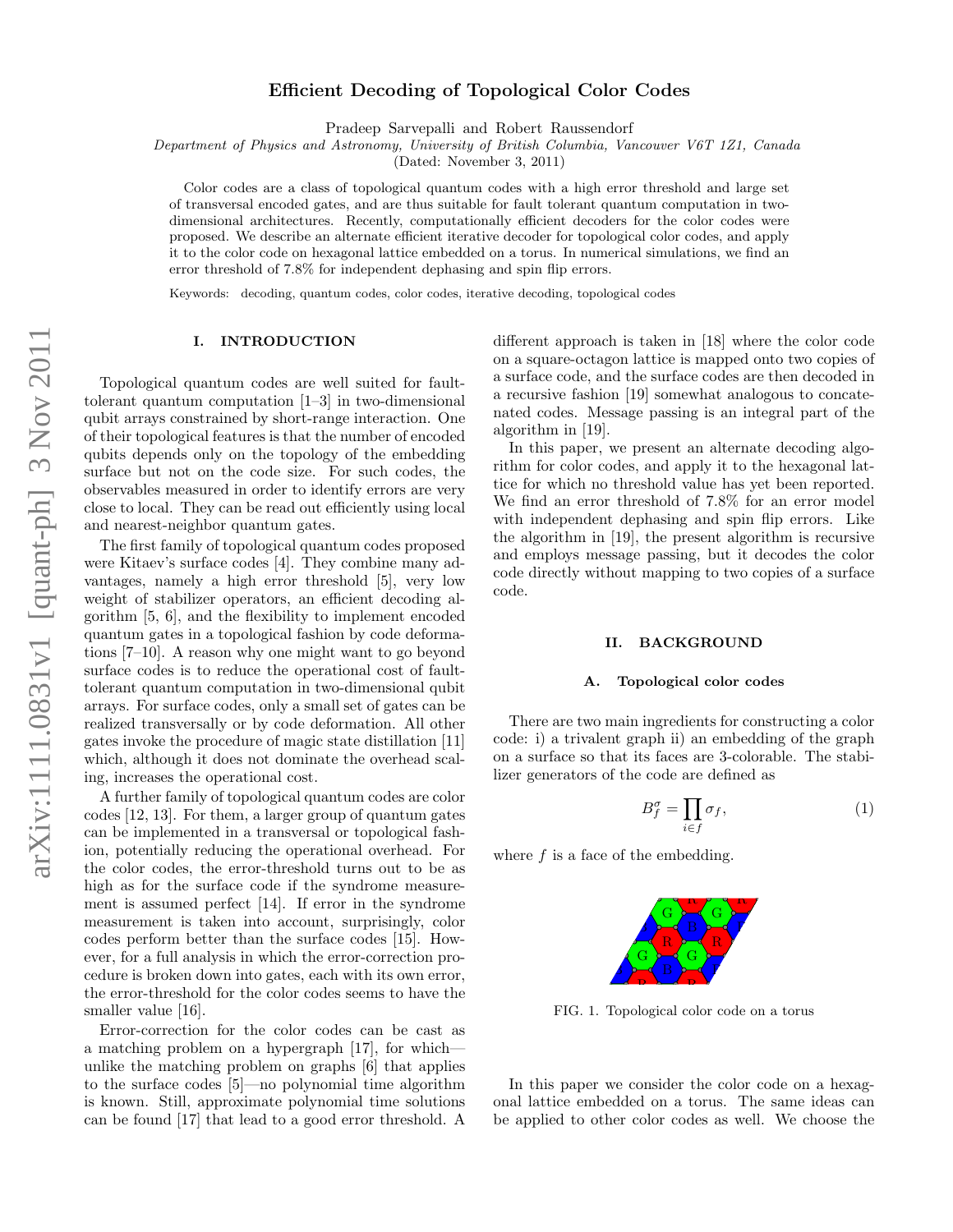embedding shown in Fig. 1. The resulting code has the parameters  $[[n, 4]]$ , where *n* is the number of the vertices in the graph. The logical operators are associated with the nontrivial cycles on the torus, and carry a color label. The torus supports four encoded qubits. Our choice of hexagonal lattice and its embedding on the torus gives a code with the parameters  $[[18 \cdot 4^m, 4, 2^{m+2}]],$  where m can be any nonnegative integer.

### B. The dual lattice

Although the algorithm can be designed for topological color codes on an arbitrary graph, the codes most likely to be used (especially in a fault tolerant setting) are those embedded in a regular, translation-invariant structure, i.e., a lattice . Three suitable lattices are known, namely the hexagonal lattice, square-octagon lattice (also called the truncated square tiling) and the truncated trihexagonal lattice [20]. We restrict our attention to codes on regular lattices, in particular to the hexagonal lattice. The color code on this lattice on a torus has to satisfy certain restrictions on its length in order to be embedded on the torus. Assuming that both the logical operators color code have the same weight, we have  $n = 2 \cdot (3x^m)^2$ , where m is a nonnegative integer and  $x \geq 2$ . For the purposes of decoding it is helpful to represent the color code on the dual lattice.



FIG. 2. Hexagonal color code on a dual lattice (opposite sides of the lattice are identified). In this picture each vertex corresponds to a check and each (triangular) face corresponds to a qubit. Further, logical errors appear as nontrivial cycles of faces. One such operator is highlighted by the shaded faces.

### III. THE DECODING ALGORITHM—HARD DECISION VERSION

## A. Rescaling

The main technique at work in the present algorithm is a rescaling transformation in which the code is mapped into a smaller copy of itself.

The first step in the decoding the color code is to divide the code into smaller code blocks each of which can be decoded using an efficient decoder. For instance, the [[72, 4, 8]] code shown in Fig. 2 can be divided as follows.



FIG. 3. Dividing the lattice

Each block can be decoded separately and then replaced by a fewer number of logical qubits to give rise to another color code of smaller size, which can then be decoded using the same process. The checks in each block can be distinguished into three classes: i) those that are interior to the block ii) those that are on the boundary and shared between two blocks and iii) those on the corner and shared between more than one block.

In decoding the block individually, we use the checks interior to the block and those on the boundary but not those on the corners. These are used in the next level of decoding. The errors made in the lower levels of decoding are corrected in subsequent levels using these remaining checks.

Recall that the qubit corresponds to a triangle. Thus, when we replace a set of qubits by another logical qubit, we expect it to emulate a qubit in the following sense: A single error on a qubit flips all the three checks on the corners of the qubit. Similarly, the rescaled qubit must be identified with a triangle whose corner checks can be flipped by a logical operator. The smallest such cell is as shown in Fig 4.



FIG. 4. Rescaling a group of qubits.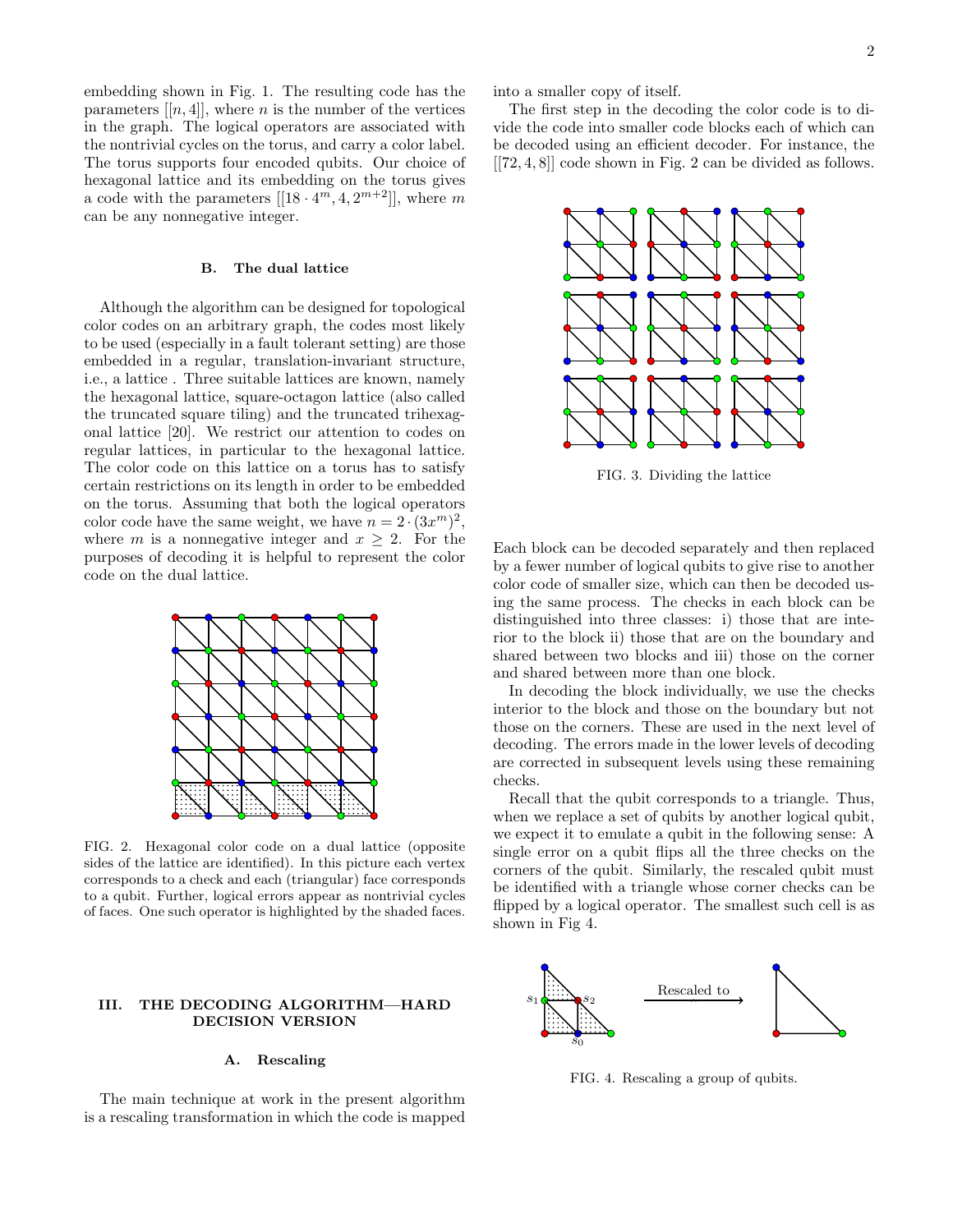The shaded qubits in Fig. 4 correspond to a logical operator that emulates a bit flip on the rescaled qubit. This operator flips the checks on the corners of the rescaled qubit. The collection of these qubits then behaves as a single logical qubit with this logical operator.



FIG. 5. Rescaled lattice, after applying the rescaling transformation of Fig. 4 to the lattice of Fig. 3.

There are a restrictions on the scale factor for the rescaling. For instance, the cell



is not legitimate for rescaling.

The restriction arises for the following reason. In each cell, there are more error locations than syndrome bits. Therefore, each error can locally be corrected only up to an undetectable error X that remains for the next level. For the rescaling to work, the error must act as an encoded error on the rescaled face. That is,  $X$  either flips all corner syndromes or none. This observation leads to

Lemma 1. Suppose that we have a hexagonal color code represented on its dual lattice. Then an equilateral triangular cell in the (dual) lattice of side n containing  $n^2$ qubits and  $n(n+1)/2$  checks can be rescaled if and only if  $n \not\equiv 0 \mod 3$ .

Proof. Suppose that the cell has a length that is not a multiple of 3. The rescaled cell must have the following properties. There must exist an operator which acts like the bit flip operator on a single qubit, it must therefore be able to flip all the corner checks. The crucial observation that we need is that the two checks of the same color can be connected by error operators as shown in Fig. 6.

Because of the 3-colorability of the color code, the checks on the three corners of the cell are of different color. Now assume that there is a single qubit error in the interior of the cell, (the checks could be on the boundary but the qubit itself is in the cell). Then this error causes three checks (each of different color) in its corners to flip.



FIG. 6. 2-chains on the color code



FIG. 7. Logical operator when  $n \not\equiv 0 \mod 3$ 

Since all the cells are connected, it is possible to move these checks to the corners of the cell. The operator that achieves this acts as the logical operator for the cell.

If on the other hand, the side is a multiple of 3, all the three corners of the triangle are of the same color. One 2-chain can be used to flip two corners. However, the third corner will either lead to a flip of one or more check in the interior of the cell if its support is restricted to the cell. So it is not possible for any error pattern to simultaneously flip all the three corners.  $\Box$ 

The above result can be generalized to color codes that are not based on regular lattices.

#### B. Splitting the syndrome

The motivation behind the division of the lattice into smaller blocks is to decode each cell locally. Since the checks are shared between adjacent cells, this implicitly requires us to partition the measured syndrome between the adjacent cells so that we can proceed with the local decoding of cells. Each (non-corner) syndrome in the boundary of the cells must therefore be split between the adjacent cells. For concreteness let us consider the following situation shown in Fig. 8. Supposing a shared syndrome were measured to be s. Then the block on the top and bottom can contribute  $s^t$  and  $s^l$  such that  $s^t + s^l = s.$ 

For simplicity consider the following heuristic. Assume that we randomly choose the initial split of the check. Let  $p(e|s_0^ts_1s_2)$  denote the probability of errors that are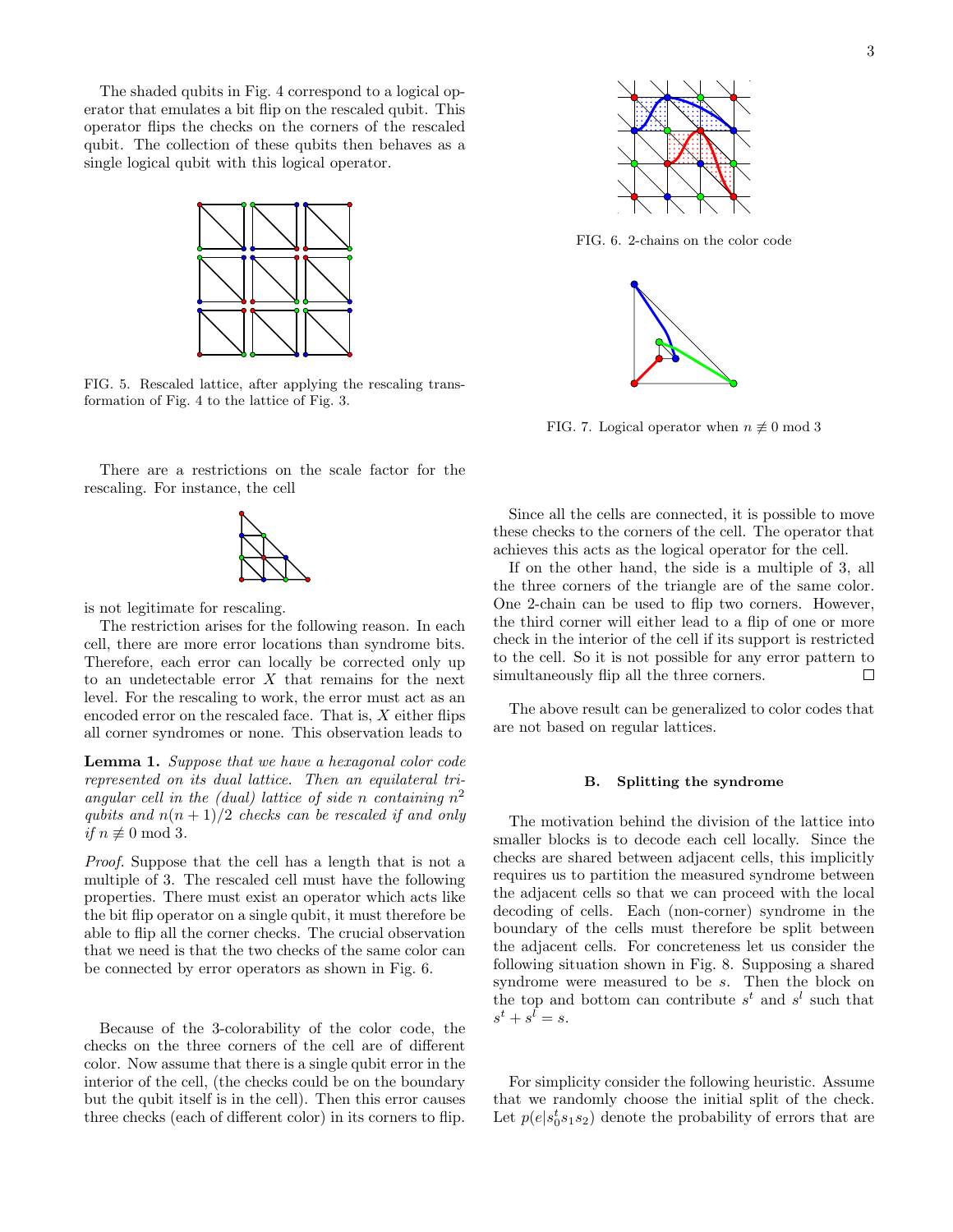

FIG. 8. Splitting the shared syndromes

consistent with the syndrome. Then the probability that  $s^t = 1$  is given by

$$
p(st|s1s2) = \frac{p(e|st, s1s2)}{p(e|st = 1, s1s2) + p(e|st = 0, s1s2)}.
$$
(2)

Similarly, we can compute the probability of the lower cell syndrome  $s^l$  as

$$
p(s^{l}|s'_{1}s'_{2}) = \frac{p(e|s^{l}, s'_{1}s'_{2})}{p(e|s^{l}=1, s'_{1}s'_{2}) + p(e|s^{l}=0, s'_{1}s'_{2})}.
$$
 (3)

Next the cell on the top and bottom exchange messages so that their estimates for the split probabilities are consistent. We then enforce the condition that  $s = s^t + s^l$ , which leads to an update of the  $p(s^t)$  and  $p(s^l)$  as follows. Under the assumption that  $s = 0$ , we compute  $p(s^t|s_1s_2s'_1s'_2)$  as

$$
\frac{p(s^t|s_1s_2)p(s^l|s_1's_2')}{p(s^t)p(s^l|s_1's_2') + (1-p(s^t|s_1s_2))(1-p(s^l|s_1's_2'))}.
$$
(4)

If  $s = 1$ , then we compute  $p(s^t | s_1 s_2 s_1' s_2')$  as

$$
\frac{p(s^t|s_1s_2)(1-p(s^l|s_1's_2'))}{p(s^t)(1-p(s^l|s_1's_2'))+(1-p(s^t|s_1s_2))p(s^l|s_1's_2')}.
$$
(5)

After the conditional split probabilities have been obtained through Eqs.  $(2)$  -  $(5)$  we make a hard decision for the syndrome split variable on each cell boundary in the lattice. We either choose the most likely splitting, or make a biased random choice with the respective split probability as prior. Then, we repeat the entire procedure until the pattern of syndrome splits reaches a stable configuration. In practice, we iterate for a predetermined number of rounds.

#### C. Decoding the basic cell

The basic cell is decoded using a complete lookup table which is an optimal decoder. Given the split probabilities after the previous step, we make a splitting for all the shared syndromes. Every cell in the code can now be decoded locally with the syndrome internal to the cell and the syndrome split on the boundary. The effect of this local error correction is that all syndromes in the interior and the boundaries of the cells are accounted for. Only the syndromes in the corners of the cells are

not accounted for. These checks will be used at the next level, to account for any errors in the estimates made by the decoding in the present stage. Before we can move to the next stage however, we need an error model. We next show how to derive this error model for the next stage, but first a few remarks on the complexity of decoding the basic cells.

Because the cell is of a constant size as the length of the code increases there is no increase in the complexity of this decoder with the length. The overhead comes in the form of the number of cells which goes polynomially in the length of the code. For code of length  $n = 18 \cdot x^{2m}$ , with a cell size of x, there are  $O(n/x^2)$  cells. Therefore the decoding complexity is  $O(n)$  at each level. The overall complexity including the rescaling at each stage we obtain the complexity as  $O(n \log_2 n)$ .

#### D. Rescaling the lattice

For the iterative procedure to work, we need the error model at each level of rescaling. This is obtained as follows. Based on the split probabilities we obtain a splitting of all the shared syndromes, which we shall henceforth call the *reference splitting*. This can be made randomly or simply choosing the most likely split for each shared syndrome. The latter is deterministic—the same set of split probabilities will return the same reference splitting.

Assume that we have a certain splitting for the block being decoded. Then the block decoder returns an estimate for this syndrome and also a probability of error in the estimate. Now suppose that the syndrome is  $s_0s_1s_2$ , then the rescaling algorithm makes the correction that is given by canonical estimate corresponding to  $s_0s_1s_2$  and returns the probability of error in the rescaled qubit as

$$
p_{\text{rescaled},s_0s_1s_2}^{\text{hard}} = \frac{p(e + \overline{X}|s_0s_1s_2)}{p(e|s_0s_1s_2) + p(e + \overline{X}|s_0s_1s_2)},\tag{6}
$$

where e is the canonical estimate and  $\bar{e} = e + \overline{X}$ , the complementary error. We pass on this error probability as prior to the next level.

#### IV. REFINEMENTS

#### A. Soft splitting of syndrome

The hard-decision heuristic for finding the configuration of syndrome splits described in Section III B discards much available information. Namely, in each round of the iteration, split probabilities are being computed but immediately rounded to 0 or 1. A better approach is the following soft decision version, in which a recursion relation is set up for the split probabilities. The split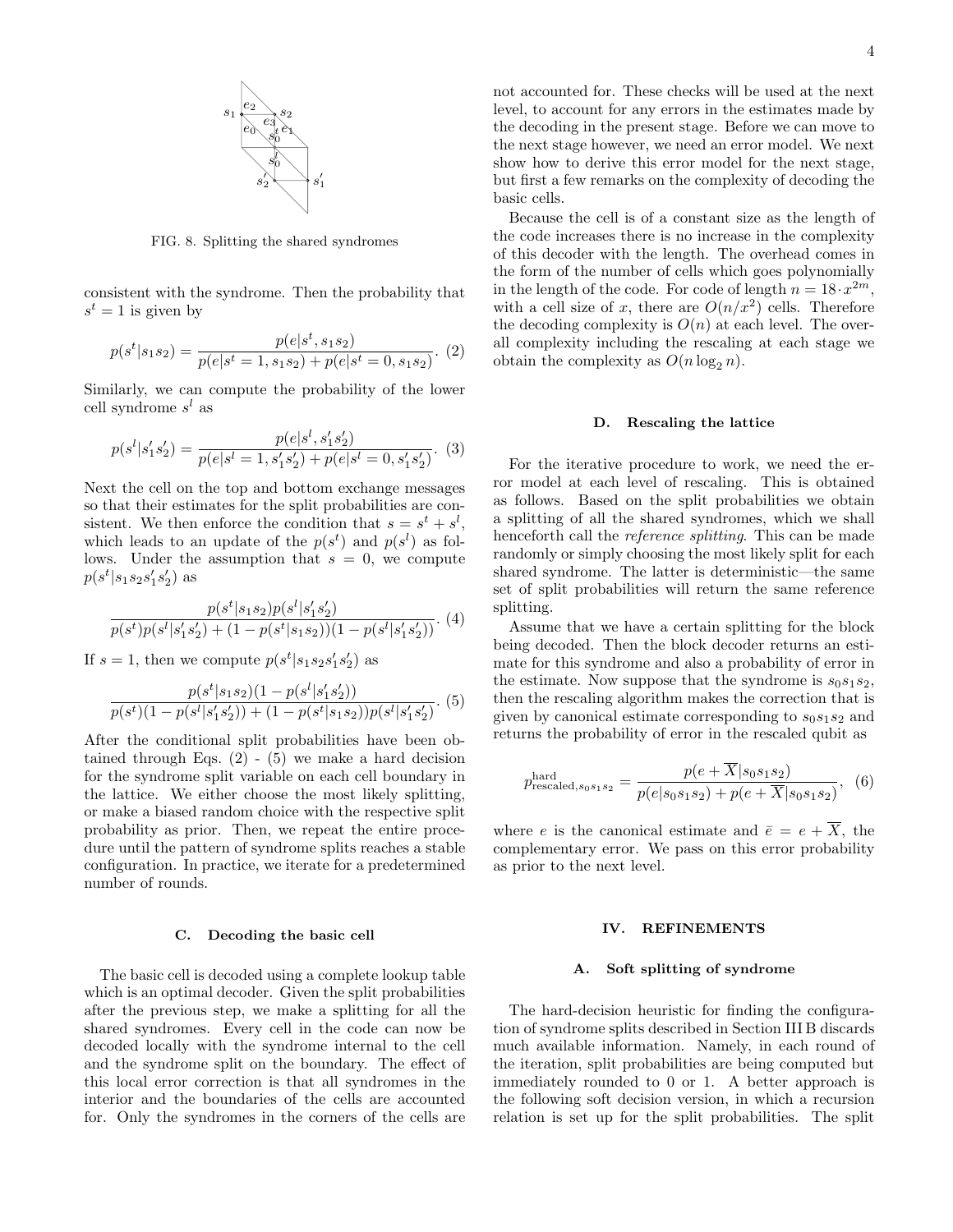probabilities are computed as

$$
p(s^t) = \sum_{s_1s_2} \frac{p(e|s^t, s_1s_2)p(s_1s_2)}{p(e|s^t = 1, s_1s_2) + p(e|s^t = 0, s_1s_2)}.
$$
 (7)

$$
p(s^{l}) = \sum_{s'_{1}s'_{2}} \frac{p(e|s^{l}, s'_{1}s'_{2})p(s'_{1}s'_{2})}{p(e|s^{l} = 1, s'_{1}s'_{2}) + p(e|s^{l} = 0, s'_{1}s'_{2})}.
$$
 (8)

Once again, consistency with respect to the measured syndrome is enforced as in equations (4) and (5). For instance, if the measured syndrome is  $s = 0$  we obtain the following update for the top split probability,

$$
p(s^t) \mapsto \frac{p(s^t)(1 - p(s^l))}{p(s^t)(1 - p(s^l)) + (1 - p(s^t))p(s^l)}.\tag{9}
$$

For the initial split of  $p(s^t)$  and  $p(s^l)$ , we compute  $p_l$ as probability of odd number of errors in  $e_0e_1e_3$  and  $p_r$  as the probability of an odd number of errors in the lower cell. Then we compute  $p(s^t)$  and  $p(s^l)$  from  $p_l$  and  $p_r$  conditioned on the measured syndrome as in equations  $(4)$  and  $(5)$ .

#### B. Soft rescaling of the lattice

As in the syndrome splitting case, the hard decision approach is not optimal. Since we do not know for sure which splitting is the correct one, it is preferable to use all the information available to perform the rescaling. This raises the problem of consistently combining the error probabilities from each splitting.

The key idea in making this combination is the fact that a stabilizer generator has the effect of flipping the splitting on that check. This provides us with a means to relate canonically the errors across different splittings. Suppose that we have an estimate  $e$  for a splitting  $s$ . If we changed the splitting to some other splitting  $\tilde{s}$ , then the canonical estimate for this splitting is the same as the one obtained by applying half stabilizers that flip s to  $\tilde{s}$ .

Let us elaborate on this in more detail. The choice for the estimate is follows. Let  $S_i$  be the check operator on the *i*th check node (of the  $2 \times 2$  triangular cell shown in Fig. 9). Then the support of  $S_i$  in the cell is given as  $S_i|_{\text{cell}}$ . For instance, the 0th check has support on qubits  $\{0, 1, 3\}$ , they are shaded in the figure below.



FIG. 9. Rescaling

The crucial observation is that by applying  $S_0$ , we can flip the syndrome  $s_0$ . So supposing we have a splitting  $s_0s_1s_2$  with estimate  $e_0e_1e_2e_3$ , to obtain the estimate for say  $\bar{s}_0s_1s_2$ , where  $\bar{s}_0 = s_0 \oplus 1$  we can take the estimate of  $s_0s_1s_2$  and then flip the qubits on the support of  $S_0$  in the cell, thus we get  $\bar{e}_0\bar{e}_1e_2\bar{e}_3$  as the estimate for  $\bar{s}_0s_1s_2$ . So letting 0000 be the canonical estimate for the all zero syndrome we obtain the estimate for  $s_0s_1s_2 = 100$  as  $e_0e_1e_2e_3 = 1101$  and similarly for the rest.

The rationale for this choice can be understood as follows. We can view any splitting that differs from the reference splitting as having the same effect as the reference splitting if it can be obtained from the estimate from the reference splitting by applying a stabilizer operator.

Now we can give a soft decision based rule for updating the rescaled error probabilities. Assume that a given cell has the reference splitting  $\tilde{s}_0 \tilde{s}_1 \tilde{s}_2$ . If this splitting is correct, then we have the rescaled qubit's error probability as given in (6). But supposing that the correct splitting was  $s_0s_1s_2$ , then the error in the rescaled qubit will have to be conditioned on i)  $s_0s_1s_2$ , and ii) the estimate for the cell and the correction were applied under the assumption that  $\tilde{s}_0 \tilde{s}_1 \tilde{s}_2$  was the correct splitting for the cell.

Consider the stabilizer operator  $S_d$ 

$$
S_d = \prod_{\substack{i=0 \ i:s_i \oplus \tilde{s}_i = 1}}^2 S_i \tag{10}
$$

Denote by  $e_d = (S_d|_{cell})$  the restriction of  $S_d$  to the basic cell under consideration. The support of  $e_d$  will determine if the erroneous splitting that was applied requires a correction on the rescaled qubit. Let  $\tilde{e}$  be the canonical error estimate associated with the splitting  $s_0s_1s_2 \oplus \tilde{s}_0\tilde{s}_1\tilde{s}_2$ . Then the error associated to  $s_0s_1s_2$ which does not require a correction at the next level is given by  $\tilde{e} + e_d$ . Then the probability of error in the rescaled qubit is given by

$$
p_{\text{rescaled},s_0s_1s_2}^{\text{hard}} = \frac{p(e_d + \tilde{e} + \overline{X})}{p(e_d + \tilde{e} + \overline{X}) + p(e_d + \tilde{e})}
$$
 (11)

$$
p_{\text{rescaled}}^{\text{soft}} = \sum_{s_0 s_1 s_2} p_{\text{rescaled}, s_0 s_1 s_2}^{\text{hard}} p(s_0 s_1 s_2)
$$
 (12)

$$
= \sum_{s_0 s_1 s_2} \frac{p(e_d + \tilde{e} + \overline{X}) p(s_0 s_1 s_2)}{p(e_d + \tilde{e} + \overline{X}) + p(e_d + \tilde{e})} \tag{13}
$$

Let us explicitly write down this rule for the case of  $2 \times 2$  cell.

$$
p = \frac{p(1110)}{p(110) + p(0000)} p(000) + \frac{p(1001)}{p(1001) + p(0111)} p(001) + \frac{p(0101)}{p(010) + p(1011)} p(010) + \frac{p(0010)}{p(001) + p(1100)} p(011) + \frac{p(0011)}{p(001) + p(1101)} p(100) + \frac{p(0100)}{p(010) + p(1010)} p(101) + \frac{p(1100)}{p(1100) + p(1100)} p(110) + \frac{p(1111)}{p(1111) + p(0001)} p(111)
$$
\n(14)

Note that the rescaled error probability is independent of the reference splitting.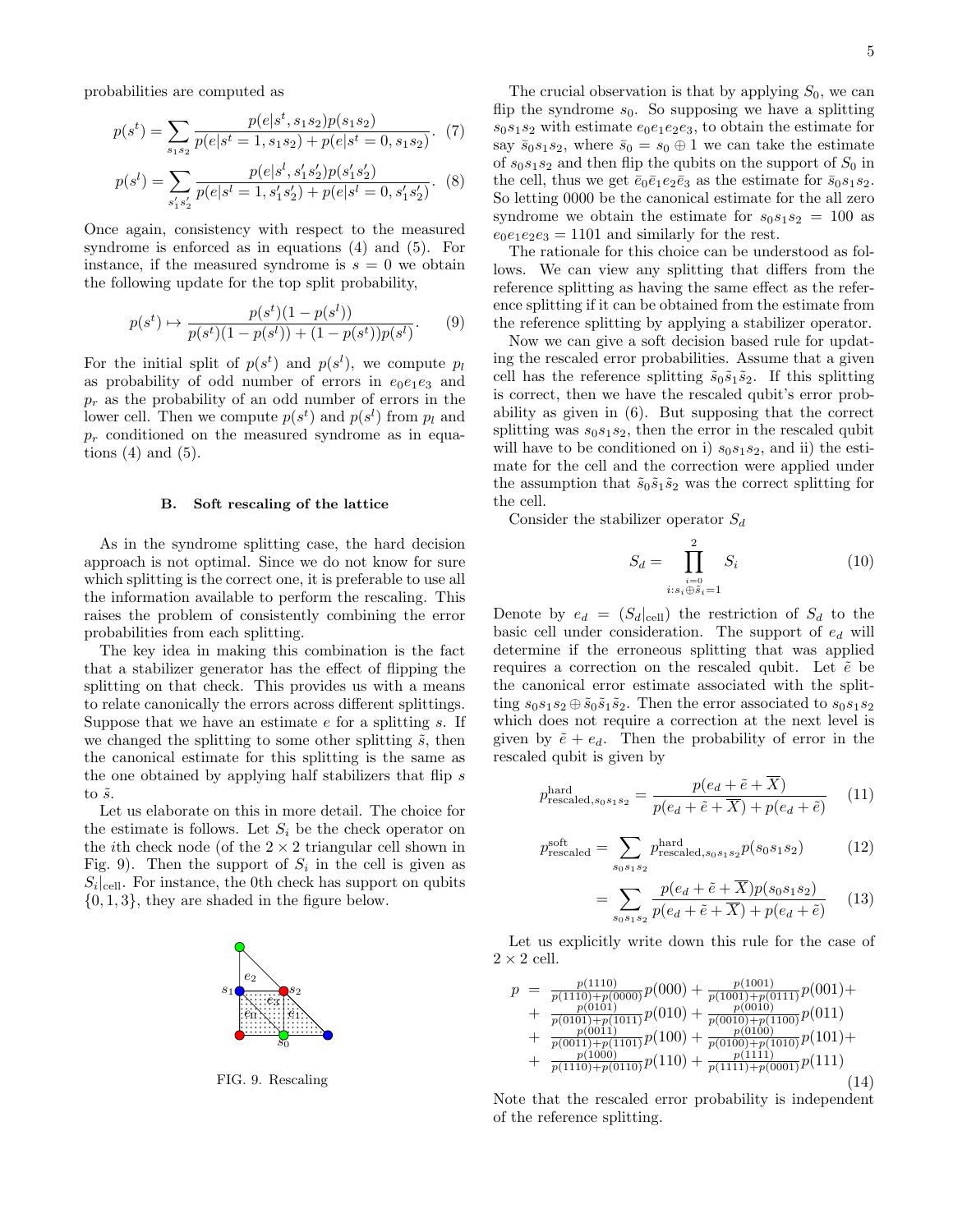#### C. Looking ahead at the corners

For small cells, the algorithm has to slightly modified to account for certain malicious error patterns that would otherwise persist with appreciable probability at higher levels of the recursion. An example is



Such patterns can be accounted for by modifying the qubit probabilities in the prior, by taking the corner syndromes into account "ahead of time". This will direct the decoding algorithm to correct these errors.

Consider a corner syndrome. Each qubit in the check belongs to a different cell.

> $p_5$  $p_{6}^{\star}$

 $\overline{p}_1$  $p_2^{\mathbf{r}}$  $p_3 \,|\, p_4$ 



$$
p_6 \mapsto \frac{p_e p_i}{p_e p_i + (1 - p_e)(1 - p_i)},
$$
\n(15)

where  $p_e$  is the contribution of the qubits external to the cell

$$
p_e = \frac{1}{2} - (-1)^s \frac{1}{2} \prod_{j=1}^5 (1 - 2p_j).
$$
 (16)

### D. Belief propagation for prior update

The performance of the algorithm can be improved by providing a more accurate estimate of the qubit error probabilities to the decoder. This can be achieved, as in the case of [19] by using a standard belief propagation decoder to update the prior estimates for the qubit error probabilities. Unlike the toric codes, the color codes have a smaller girth and a larger number of 4-cycles in their Tanner graph, therefore it is not recommended to use too many iterations in the belief propagation algorithm to update the priors.

The complete algorithm for the decoder is now given in Algorithm 1.



FIG. 10. Simulation results. The logical error rate after errorcorrection vs the physical error probability of independent spin (phase) flip errors. Shown is the performance of  $[18 \cdot$  $A^{m}, A, 2^{m+2}$ ] codes for  $m = 2, 3, 4$  and 5.

### Algorithm 1 DECODING TOPOLOGICAL COLOR CODE

Require: Syndrome, channel error rate.

- 1: Update the initial error probability on the qubits.
- 2: For each syndrome in the boundary compute initial split probabilities based on the qubits in the cell as per the following rule

$$
p = \frac{1}{2} - \frac{1}{2} \prod_{i} (1 - 2p_i).
$$

- 3: Send  $p$  or  $1 p$  to the neighboring cell depending on whether the shared syndrome is 0 or 1.
- 4: Enforce consistency on the split probabilities as per the following rule.

$$
\frac{p_lp_r}{p_lp_r+(1-p_l)(1-p_r)}
$$

where  $p_l$  is the split probability as estimate by the cell and the  $p_r$  is the message from the adjacent cell.

- 5: Update the corner qubit probabilities based on the corner syndrome according to (16). Let  $p_i$  be the probability that there is an error in the corner qubit and  $p_e$  be the probability that there is an error in the qubits external to the cell. Then update the corner qubit probability by enforcing consistency on  $p_i$  and  $p_e$  as per (15).
- 6: Send messages to the neighbouring cells and estimate new split probabilities according to equations (7), (8) and (9).
- 7: Split the syndrome according to the split probabilities.
- 8: Locally estimate the error and correct.
- 9: Compute the error probabilities for the next level of recursion as in equation (13).
- 10: Repeat until the level 0.
- 11: Use a lookup table to estimate the final error.
- 12: Propagate the error to lower levels to obtain the final estimate.